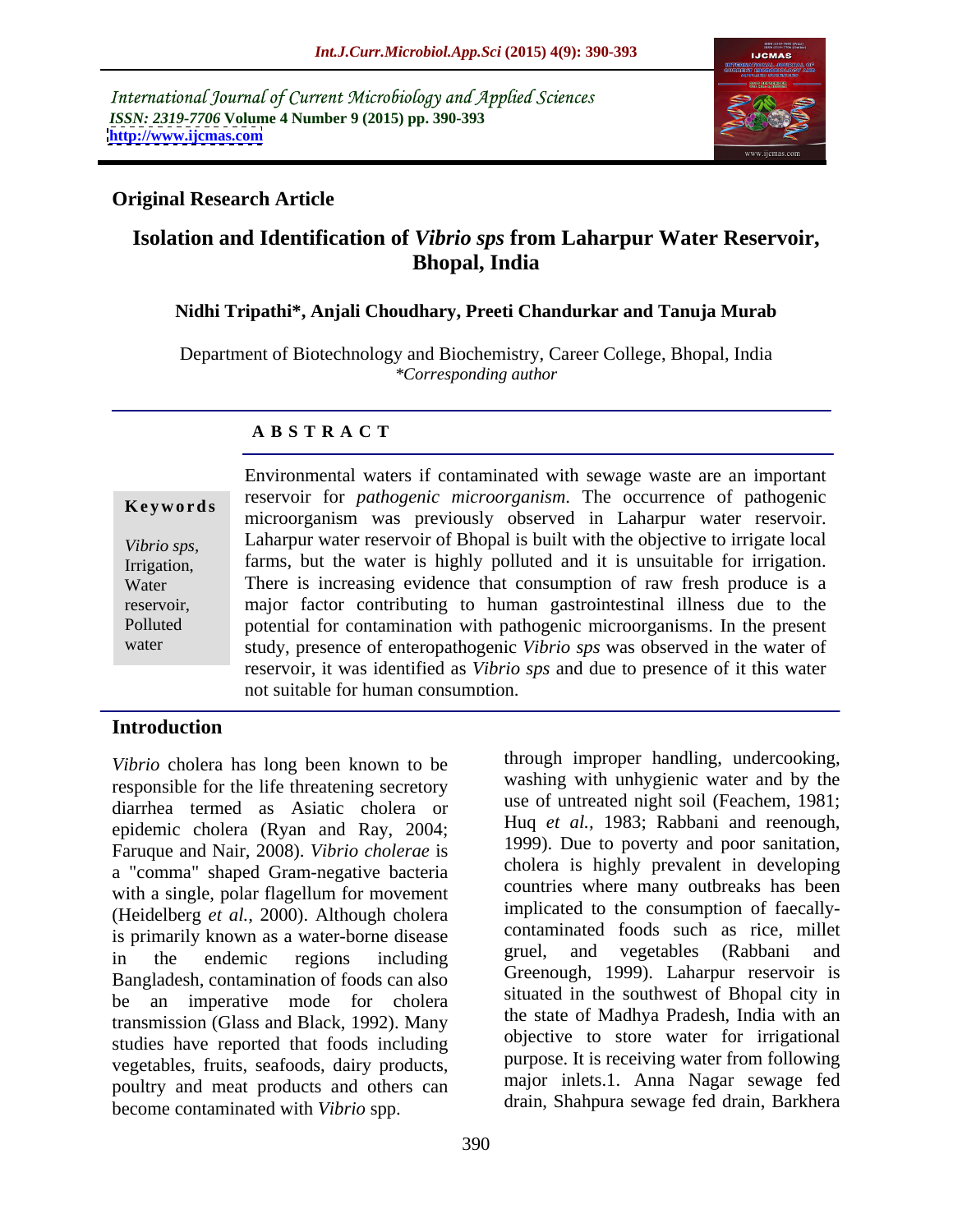Pathani Nalla and Barkhera Nalla. These citrate bile salts sucrose agar) (Kobayashi *et*  inlets carry untreated sewage and waste *al.,* 1963) and incubated at 37°C again for water from the southwest part of Bhopal 24–48 h. Town (Pandey *et al.*, 2010). The Laharpur reservoir has both rural and urban **Characterization** catchments. In last few years the lake became surrounded by habitations with the On the basisof Gram staining and by growth of the city. These developments biochemical test isolates were identified up resulted in anthropogenic pressures on the lake which accelerated the eutrophication process thereby making the water body un-<br>Results and Discussion fit for human consumption (Pandey *et al.,* 2008). The higher concentration of bacterial Bacteria present in water sample enriched in contamination in the water of reservoir may alkaline peptone water for 24 hours. possibly contaminate the ground water also. Peptones provide nitrogen, vitamins, Enterotoxic *Aeromonas hydrophila* and minerals and amino acids essential for coliforms was previously reported in growth. Sodium chloride supplies essential Laharpur water reservoir (Tripathi and electrolytes for transport and osmotic Choudhary, 2014; Pandey *et al.,* 2010) make balance and encourages the growth of *Vibrio* this water unsuitable for irrigation purpose. *cholerae*. It is claimed that raising the Presence of aeromonads and coliform medium's pH leads the medium's alkalinity bacteria arise a question for the possibility to inhibit most of the unwanted flora of *Vibrio* sps in the reservoir. So the purpose of the study is to ensure that weather the *Vibrio* species intact. Culture from alkaline water of the Laharpur reservoir is peptone water was inoculated in TCBC agar contaminated with *Vibrio* sps or not. medium. It is highly selective for the

Water sample was filtered by 0.45  $\mu$ m membrane (Millipore) filter. Membranes  $37^{\circ}$ C. After proper incubation one ml culture was pour plated on TCBS agar (Thiosulfate

 $24 - 48$  h.

## **Characterization**

to species level (Table 1).

## **Results and Discussion**

**Materials and Methods** *parahaemolyticus*. TCBS has a very high pH **Isolation of bacteria from water** intestinal flora other than *Vibrio* spp Water samples were taken in clean sterile plant and animal proteins, a mixture of bile glass bottles, and transported from the salts, one percent sodium chloride, sodium Laharpur water reservoir to the laboratory thiosulfate, ferric citrate, sucrose, and yeast within 30 min in ice bags and ice jackets. extract. The bile salts inhibit growth of All collected samples were transported and gram-positive microorganisms; one percent prepared for immediate bacteriological test. sodium chloride is incorporated into the **Media for isolation metabolic activity of halophilic** *Vibrio* **spp.;** filter were placed in alkaline peptone water hydrogen sulfide; sucrose serves as the  $(pH 8.6 \pm 0.2)$  and incubated for 24 hours at fermentable carbohydrate that, with the help Peptones provide nitrogen, vitamins, background, leaving the viability of the isolation of *Vibrio spp* and *V.*  (8.5-9.5) which suppresses growth of (Koneman, 2006). The medium consists of medium to provide optimum growth and sodium thiosulfate provides a source of sulfur and also acts in combination with ferric citrate to detect the production of of bromothymol blue and thymol blue indicators, allows for the differentiation of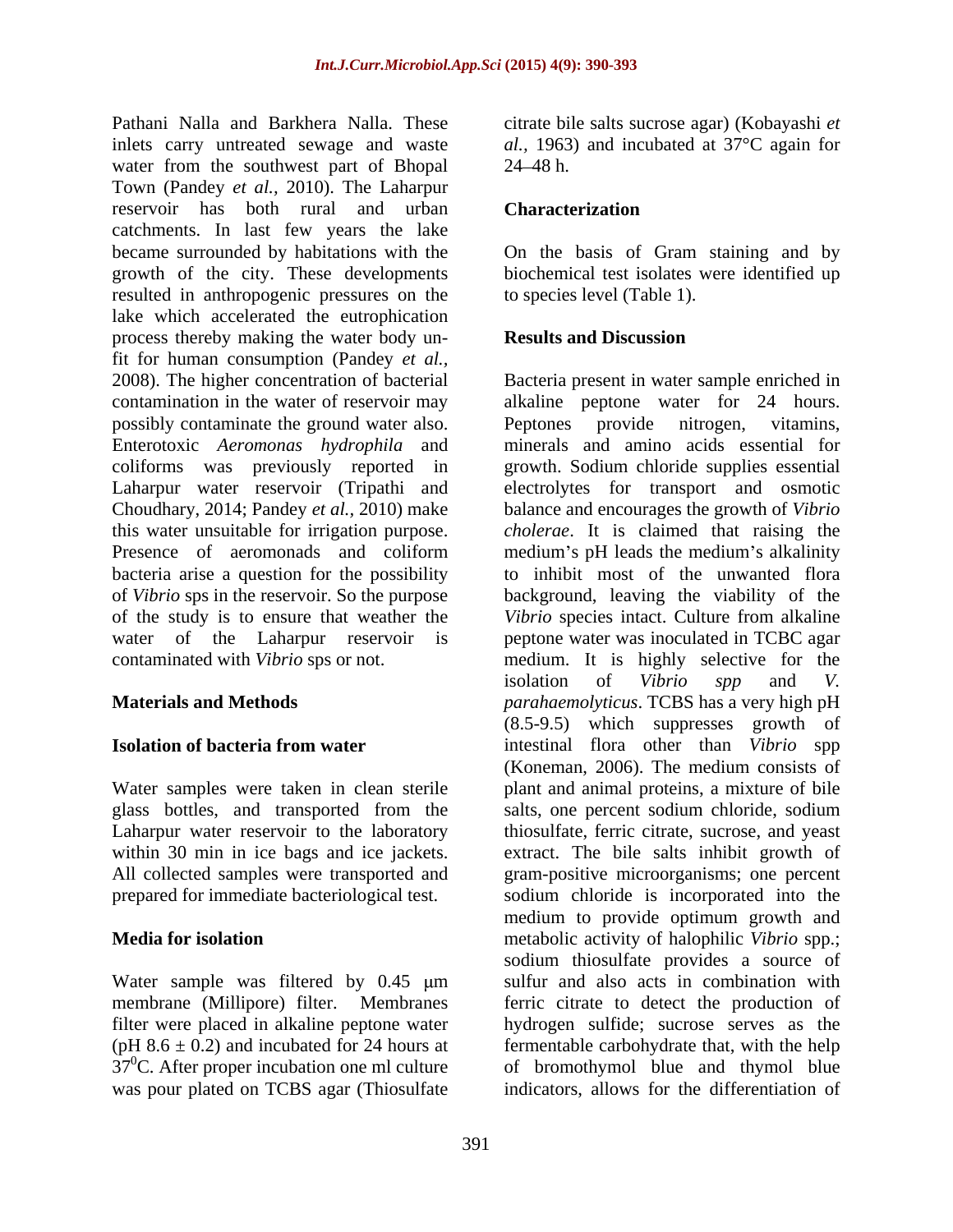Yellow colonies on TCBS agar was treatment systems. So the presence of as presumed as *Vibrio spp* and subjected to biochemical characterization and after this alarming situation and it needs attention and 22 isolated were identified as *Vibrio spp.* whether these isolates are pathogenic or not

Cholera is a disease of great public health importance. Water has been recognized as the primary vehicle of cholera transmission. water should be treated against pathogenic Thus, to interrupt the transmission cycle, bacteria and then use for irrigation; farmer effective public health measures should be should also take safety measures for undertaken to prevent sewage contamination preventing water-borne transmission of of irrigation water supplies, as well as to

those *Vibrio* spp. which utilize sucrose. establish sanitary disposal and sewage *Vibrio spp* in the water of reservoir is an would be the base of next investigation. To reduce the risk of water-borne transmission of cholera, it is recommended that reservoir cholera (Colwell, 1996).

| Test           | <b>Isolates</b> | <b>Test</b>                | Isolates |
|----------------|-----------------|----------------------------|----------|
|                | $(n=22)$        |                            | $(n=22)$ |
| Colonies in    | yellow          | Acid                       |          |
| <b>TCBS</b>    |                 | from:                      |          |
| oxidase        | 22              | Sucrose                    | 14       |
| catalase       | 22              | mannitol                   | 19       |
| Indole         | 22              | Arabinose $\boxed{0}$      |          |
| urease         |                 | Lactose                    |          |
| Simmon citrate | 17              | Maltose                    | 22       |
| <b>VP</b>      |                 | DNase                      |          |
| <b>LDC</b>     | 22              | 0% NaCl                    | 22       |
| ODC            | 22              | 1% NaCl                    | 22       |
| <b>ADH</b>     |                 | 3% NaCl                    | l 8      |
| Gelatin        | 22              | $6\%$ NaCl $\vert 0 \vert$ |          |
| hydrolysis     |                 |                            |          |

| Table.1<br>1 Biochemical characterization<br>of isolate |  |  |
|---------------------------------------------------------|--|--|
|---------------------------------------------------------|--|--|

- F.W. Hickman-Bremer, and J.J. Cholera.<br>Framer III 129-154. Framer III. 129-154.
- Faruque, S.M., Nair, G.B. 2008. *Vibrio cholerae*: Genomics and Molecular
- Biology. *Caister Academic Press*. chromoso<br>Feachem, R., Miller, C., Drasar, B. 1981. *Vibrio ch*<br>Environmental agnects of cholora at 477–483. Environmental aspects of cholera<br>enidemiology II Occurrence and Hug, A., *et al.* 1983. Ecological epidemiology. II. Occurrence and survival of *Vibrio cholerae* in the

**References** environment. *Trop. Dis. Bull.*, 78: 865–880.

- Colwell, R.R. 1996. Global climate and Glass, R.I., Black, R.E. 1992. The infectious disease: the cholera epidemiology of cholera. In: Barua, paradigm. Science 274. Kelly, M,T, B. and Greenough, W.B. (Eds.),<br>FW Hickman-Bremer and II Cholera. Plenum, New York. Pp. D. and Greenough, W.B. (Eds.), Cholera. Plenum, New York. Pp. 129-154.
	- Heidelberg, J.F., Eisen, J.A., Nelson, W.C., *et al.* 2000. DNA sequence of both chromosomes of the cholera pathogen *Vibrio cholerae*. *Nature,* 406(6795): 477 483.
	- Huq, A., *et al.* 1983. Ecological relationships between *Vibrio cholerae*